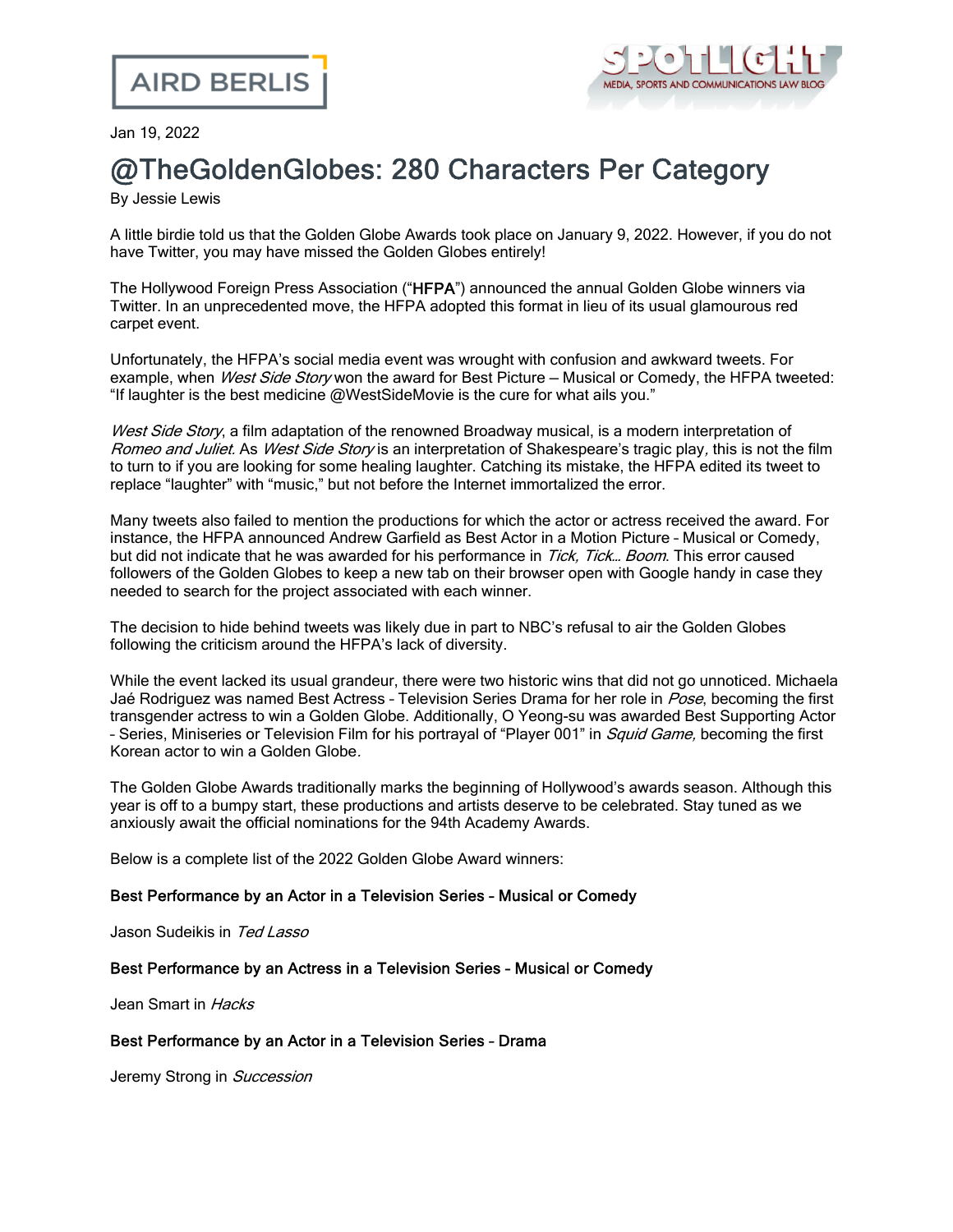# Best Performance by an Actress in a Television Series – Drama

Michaela Jaé Rodriguez in Pose

# Best Performance by an Actor in a Limited Series or Motion Picture Made for Television

Michael Keaton in *Dopesick* 

# Best Performance by an Actress in a Limited Series or Motion Picture Made for Television

Kate Winslet in Mare of Easttown

#### Best Television Series Drama

Succession

# Best Television Limited Series or Motion Picture Made for Television

The Underground Railroad

#### Best Performance by an Actress in a Supporting Role in a Series, Limited Series or Motion Picture Made for Television

Sarah Snook in Succession

# Best Performance by an Actor in a Supporting Role in a Series, Limited Series or Motion Picture Made for Television

O Yeong-su in Squid Game

#### Best Television Series – Musical or Comedy

**Hacks** 

#### Best Motion Picture – Musical or Comedy

West Side Story

Best Motion Picture – Drama

The Power of the Dog

#### Best Motion Picture – Non-English Language

Drive My Car

#### Best Screenplay – Motion Picture

Kenneth Branagh for Belfast

#### Best Original Song – Motion Picture

"No Time to Die" from No Time to Die by Billie Eilish and Finneas O'Connell

# Best Performance by an Actor in a Supporting Role in any Motion Picture

Kodi Smit-McPhee in The Power of the Dog